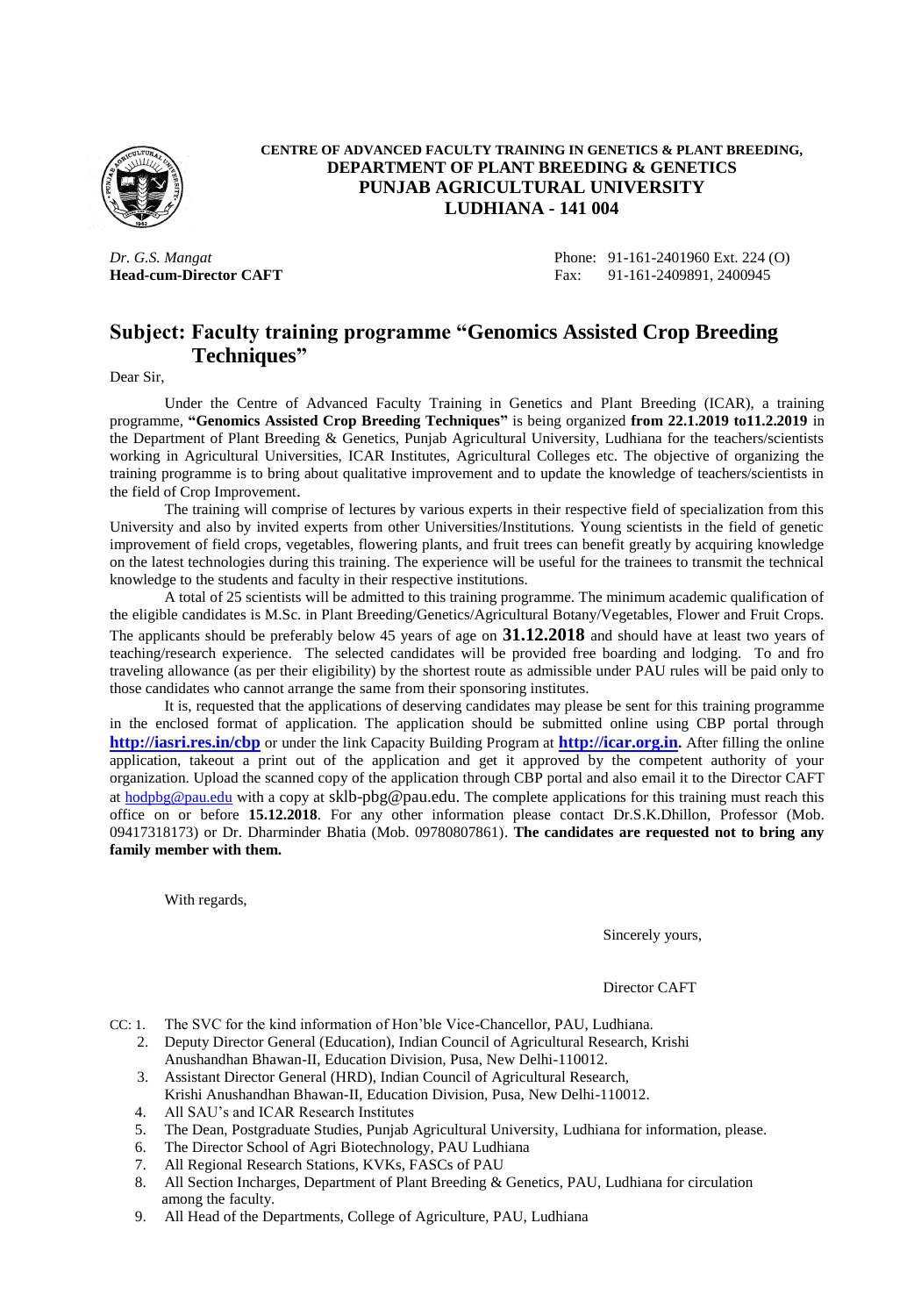### **Centre of Advanced Faculty Training in Genetics & Plant Breeding, Punjab Agricultural University, Ludhiana**

# **APPLICATION FORM FOR PARTICIPATION IN TRAINING PROGRAMME "Genomics Assisted Crop Breeding Techniques" 22.1.2019 to11.2.2019**

The applications, duly recommended by the forwarding authority, should be sent to the Director, Centre of Advanced Faculty Training in Genetics & Plant Breeding-cum-Head, Department of Plant Breeding & Genetics, Punjab Agricultural University, Ludhiana—141004.

| 1.  | Full name (in block letters)                                                                                   | <u> 1989 - Johann Harry Harry Harry Harry Harry Harry Harry Harry Harry Harry Harry Harry Harry Harry Harry Harry</u>  |
|-----|----------------------------------------------------------------------------------------------------------------|------------------------------------------------------------------------------------------------------------------------|
| 2.  | Designation                                                                                                    |                                                                                                                        |
| 3.  | Present employer and address                                                                                   | <u> 1989 - Johann Barn, mars ann an Catharin ann an t-Aonaichte ann an t-Aonaichte ann an t-Aonaichte ann an t-Ao</u>  |
| 4.  | Address to which reply should<br>be sent (in block letters)                                                    |                                                                                                                        |
|     |                                                                                                                |                                                                                                                        |
| 5.  | Telephone No.<br>a)                                                                                            | the control of the control of the control of the control of the control of the control of                              |
|     | b) Fax No.                                                                                                     | <u> 1989 - Johann Barn, mars ann an t-Amhain an t-Amhain ann an t-Amhain an t-Amhain an t-Amhain an t-Amhain an t-</u> |
|     | Telegraphic address<br>C)                                                                                      |                                                                                                                        |
|     | d) E-mail ID                                                                                                   |                                                                                                                        |
| 6.  | Date of birth                                                                                                  |                                                                                                                        |
| 7.  | <b>Sex</b>                                                                                                     | Male / Female                                                                                                          |
| 8.  | Teaching/Research/Professional<br>experience (mention posts held<br>and number of publications)                |                                                                                                                        |
| 9.  | Marital status<br>(Married/Unmarried)                                                                          |                                                                                                                        |
| 10. | Mention, if you have participated                                                                              |                                                                                                                        |
|     | in any research seminar, summer<br>institute, etc. during the previous<br>years under ICAR/other organizations |                                                                                                                        |